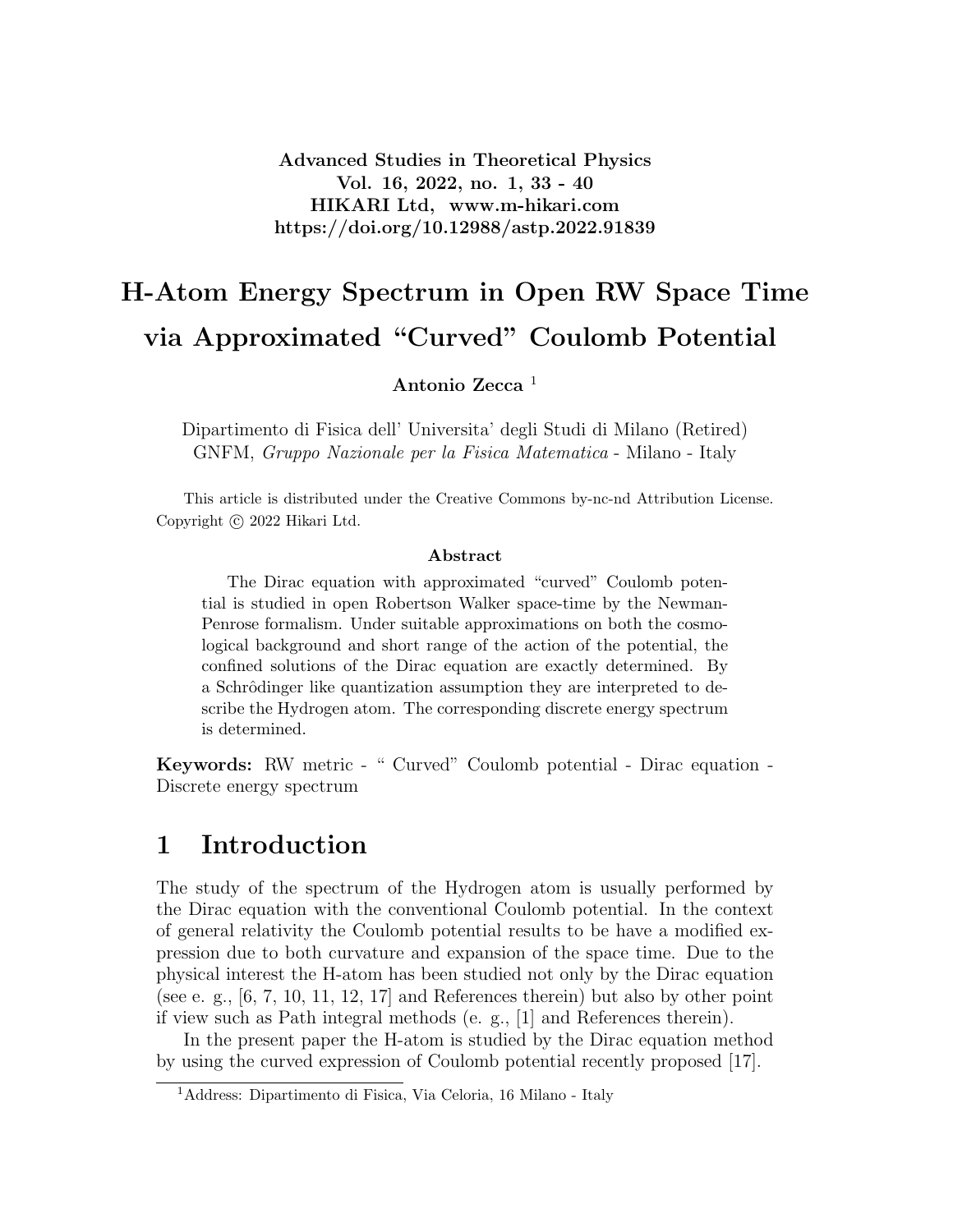The solution of the equation is obtained under the assumption that the H-atom exists in a microscopic confined form so that the curved Coulomb potential is approximated to the first order in  $r$ . Other approximations are done that essentially correspond to consider a static cosmological background far from the moment of the big bang. The angular dependence of the Dirac spinor equation is separated by using the two components Newmann Penrose formalism [13] as in [16]. One is then left with two coupled equations that generalize those of the Minkowski space time case [4]. They are then disentangled into two second order ODE's that are reported, by making use of the approximation assumptions, to confluent hypergeometric equations. The series expansion of the hypergeometric equations is then truncated in order to have an integral convergence required by a Schrodinger like interpretation assumption. Accordingly one obtains the discrete energy spectrum of the Hatom that reduces to the conventional one if the "curved" potential is reduced to the standard Coulomb potential.

#### 2 Dirac equation with central potential

In curved space time the Dirac field can be descried by the pair  $(\phi_A, \chi_{B})$  of two component spinor field. Following [3], by setting  $P_A = \phi_A$ ,  $\overline{Q}^{B'} = -\chi^{B'}$ the Dirac equation for a particle of mass  $\mu$  and subjected to the potential  $V_{AA'}$ can be consistently written [5]:

$$
(\nabla_{AX'} + iV_{AX'})P^A + i\mu_\star \bar{Q}_{X'} = 0 \tag{1}
$$

$$
(\nabla_{AX'} - i\bar{V}_{AX'})\mathcal{Q}^A + i\mu_\star \bar{P}_{X'} = 0 \quad (\mu_\star = \mu/\sqrt{2})
$$
(2)

In the following the Dirac equation will be studied in the Robertson Walker space time of metric tensor  $g_{\mu\nu}$  given by [14]

$$
g_{\mu\nu} = diag\Big\{1; -\frac{R(t)^2}{1 - \kappa r^2}; -r^2 R(t)^2; -r^2 R(t)^2 (\sin \theta)^2\Big\} \qquad \kappa = 0, \pm 1 \tag{3}
$$

The Dirac equation is studied by applying the Newman Penrose formalism [13], based on the null tetrad frame defined in [15], namely by expanding the spinorial derivatives in terms of directional derivatives and spin coefficients. The Dirac equation can be separated under the condition s  $V_{AX'} = V_{AX'}(t, r)$ and  $V_{01} = V_{10}$  by setting

$$
P^{A} \equiv \frac{1}{rR(t)} \Big( H_{1}(t, r)S_{1}(\theta), H_{2}(t, r)S_{2}(\theta) \Big) e^{im\varphi}
$$
(4)

$$
\bar{Q}^A \equiv \frac{1}{rR(t)} \Big( -H_1(t, r)S_2(\theta), H_2(t, r)S_1(\theta) \Big) e^{im\varphi} \tag{5}
$$

$$
V_{AA'} = \sigma_{AA'}^{\alpha} V_{\alpha} = \frac{V}{2} \begin{pmatrix} 1 & 0 \\ 0 & 1 \end{pmatrix}, \quad \left(V_{\alpha} \equiv (V, 0, 0, 0)\right) \tag{6}
$$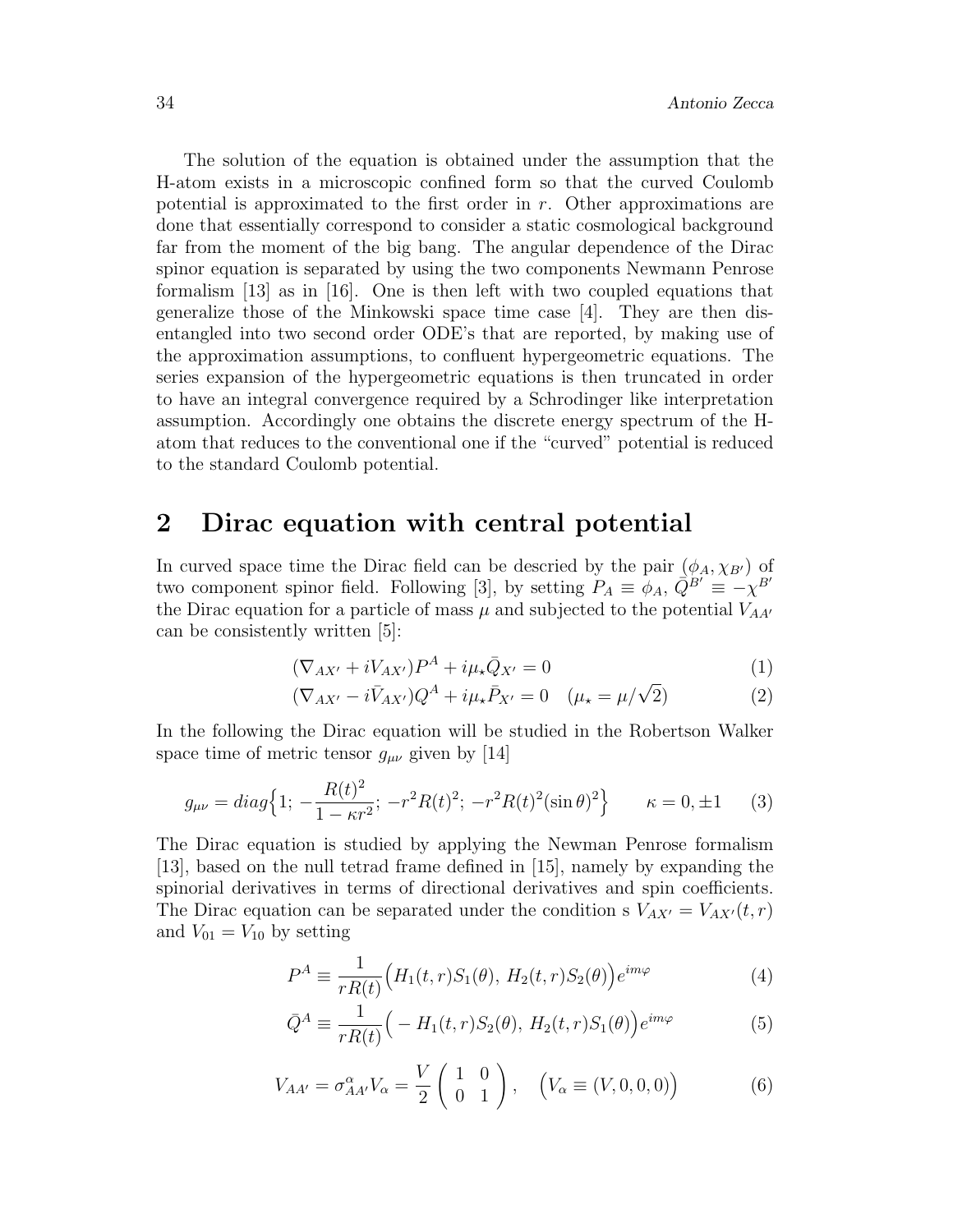$m = 0, \pm 1, \pm 2, \dots, \sigma^0$  the  $\sigma$ -matrix relative to the mentioned null tetrad frame. This leads to an eigenvalue problem for  $S_1$ ,  $S_2$  that under a suitable continuity condition gives the angular functions that are the same of those in absence of potential and result to be essentially given by Jacobi polynomials (see, e. g.,  $[8, 15, 16]$ . One is then left with the separated equation in the t, r variables:

$$
(D + \epsilon + iV_{00})H_1 = H_2\left(i\mu_\star + \frac{\lambda}{rR}\right) \tag{7}
$$

$$
(\Delta + \epsilon + iV_{00})H_2 = H_1(i\mu_\star - \frac{\lambda}{rR})
$$
\n(8)

where  $\lambda^2 = l(l+1), l = 0, 1, 2, \dots$ , is the eigenvalue of the separated angular equations [16], the directional derivatives and spin coefficient being given by

$$
\sqrt{2} D = \partial_t + R^{-1} \sqrt{1 - \kappa r^2} \partial_r, \quad \sqrt{2} \Delta = \partial_t - R^{-1} \sqrt{1 - \kappa r^2} \partial_r \tag{9}
$$

and  $\epsilon = 2^{-2/3} \dot{R}/R$ .

### 3 Approximated H-atom description

The solution of equations (7), (8) seems very difficult also for for simple analytical form of  $V(r)$  and some approximations assumptions seems to be unavoidable. Here it is assumed that possible solutions representing the H-atom in the open space time case must be spatially confined into atomic dimensions. Moreover the radius  $R(t)$  of the Universe is taken constant (in the following also large with respect to atomic dimensions) during time intervals the atomic interactions take place. It is then assumed that:

$$
|\kappa r^2| \, << 1, \quad R(t) = R(t_0) = R_0 \quad (\kappa = -1) \tag{10}
$$

$$
V(r) = -\frac{e_0}{R_0^3} \left[ \frac{\sqrt{1+r^2}}{r} - \log(r + \sqrt{1+r^2}) \right]
$$
 (11)

$$
\cong \frac{\chi}{R_0\sqrt{2}}(\frac{1}{r} - \frac{r}{2}), \quad r \ll 1, \quad (\kappa = -1)
$$
 (12)

where  $V(r)$  is the curved Coulomb potential previously obtained that makes sense only in the open space time case [17]. The coefficient of  $V$  in (14) has given that form for convenience in the following development.

By the position

$$
H_1 = r \frac{f(r) + g(r)}{2} e^{ikt}, \quad H_2 = r \frac{f(r) - g(r)}{2} e^{ikt}
$$
 (13)

the equations  $(7)$ ,  $(8)$  with  $(9)$  and the approximation  $(10)$  give:

$$
f' + \frac{1 - \lambda}{r} f + i(k_0 - m_0 + VR_0) g = 0
$$
\n(14)

$$
g' + \frac{1+\lambda}{r}g + i(k_0 + m_0 + VR_0) f = 0
$$
\n(15)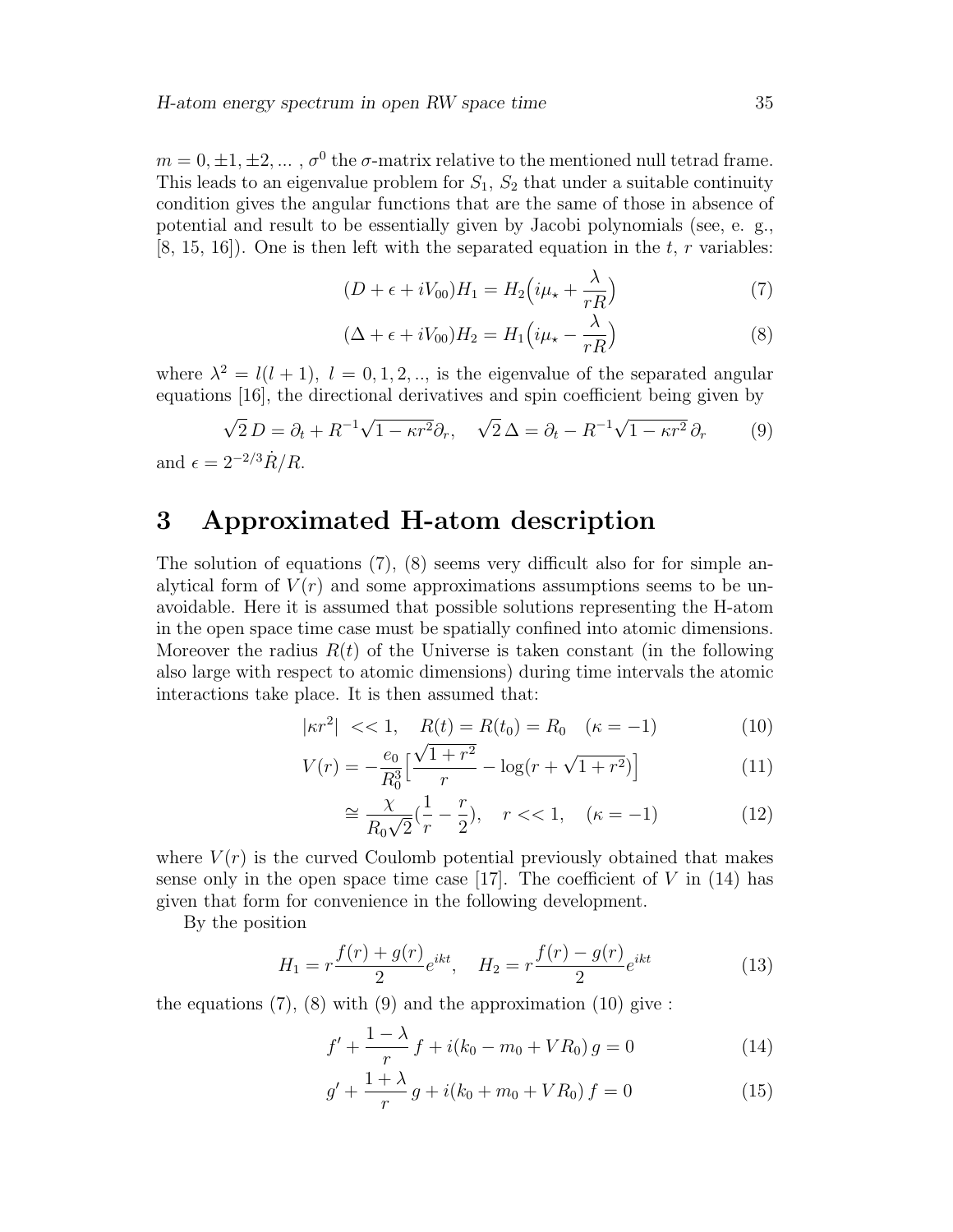where  $k_0 = kR_0$ ,  $m_0 = \mu R_0$ . By further setting [4], :

$$
f = \alpha e^{-\rho/2} \rho^{\gamma - 1} (q_1 - q_2)(\rho), \quad g = \beta e^{-\rho/2} \rho^{\gamma - 1} (q_1 + q_2)(\rho) \tag{16}
$$

$$
\rho = 2\delta r, \quad \delta = R_0 \sqrt{\mu^2 - k^2}, \quad \alpha/\beta = \sqrt{(k - \mu)/(k + \mu)} \tag{17}
$$

and by taking into account the approximation (12), one finally obtains the equations for  $q_1, q_2$ :

$$
\rho q_1' + q_1[\gamma + iA F(\rho)] + q_2[-\lambda - iB F(\rho)] = 0 \tag{18}
$$

$$
\rho q_2' + q_2 [\gamma - \rho - iA F(\rho)] + q_1 [-\lambda + iB F(\rho)] = 0
$$
\n(19)

$$
A = \frac{\chi k}{\sqrt{k^2 - \mu^2}}, \quad B = \frac{\chi \mu}{\sqrt{k^2 - \mu^2}}, \quad F(\rho) = 1 - \rho^2/(8\delta^2). \tag{20}
$$

The equations (18), (19) can be disentangled by a substitution procedure. For what concerns  $q_1$ , one obtains the equation

$$
q_1''\rho^2(\lambda + iBF) + \rho Q_1 q_1' + P_1 q_1 = 0
$$
\n(21)

$$
\frac{Q_1}{\lambda + iBF} = 1 + 2\gamma - \rho + \frac{B}{4\delta^2} \frac{1}{\lambda + iBF}
$$
\n(22)

$$
\cong 1 + 2\gamma - \rho, \quad R_0 > 1
$$
\n
$$
P. \tag{23}
$$

$$
\frac{P_1}{\lambda + iBF} = iF'\rho(A - B\frac{\gamma + iAF}{\lambda + iBF}) - \rho(\gamma + iA - \frac{iA}{8\delta^2}\rho^2) + \frac{\rho^2(A^2 - B^2)}{4\delta^2}\left(1 + \frac{\rho^2}{16\delta^2}\right) \tag{24}
$$

$$
\cong \frac{\chi^2 \rho^2}{4(\mu^2 - k^2)} - \left(\gamma + \frac{k\chi}{\sqrt{\mu^2 - k^2}}\right)\rho, \quad R_0 > 1 \tag{25}
$$

The approximation done are based on the dependence of  $\delta$  on  $R_0$  in (17). It has also been set

$$
\gamma = \sqrt{\lambda^2 - \chi^2} \tag{26}
$$

a condition that makes to disappear some terms in  $P_1$ . By a completely similar procedure, one obtains, from (18), (19), the approximated equation for  $q_2(\rho)$ . The final approximated equations are then recast into the form

$$
q_1'' + \frac{a_0 + a_1 \rho}{\rho} q_1' + \frac{b_0 + b_1 \rho + b_2 \rho^2}{\rho^2} q_1 = 0 \tag{27}
$$

$$
q_2'' + \frac{a_0 + a_1 \rho}{\rho} q_2' + \frac{b_0 + (b_1 - 1)\rho + b_2 \rho^2}{\rho^2} q_2 = 0 \tag{28}
$$

$$
a_0 = 1 + 2\gamma, \quad a_1 = -1, \quad b_0 = 0 \tag{29}
$$

$$
b_1 = -\gamma - \frac{\chi}{\sqrt{\mu^2 - k^2}}, \quad b_2 = \frac{\chi^2}{4(\mu^2 - k^2)}\tag{30}
$$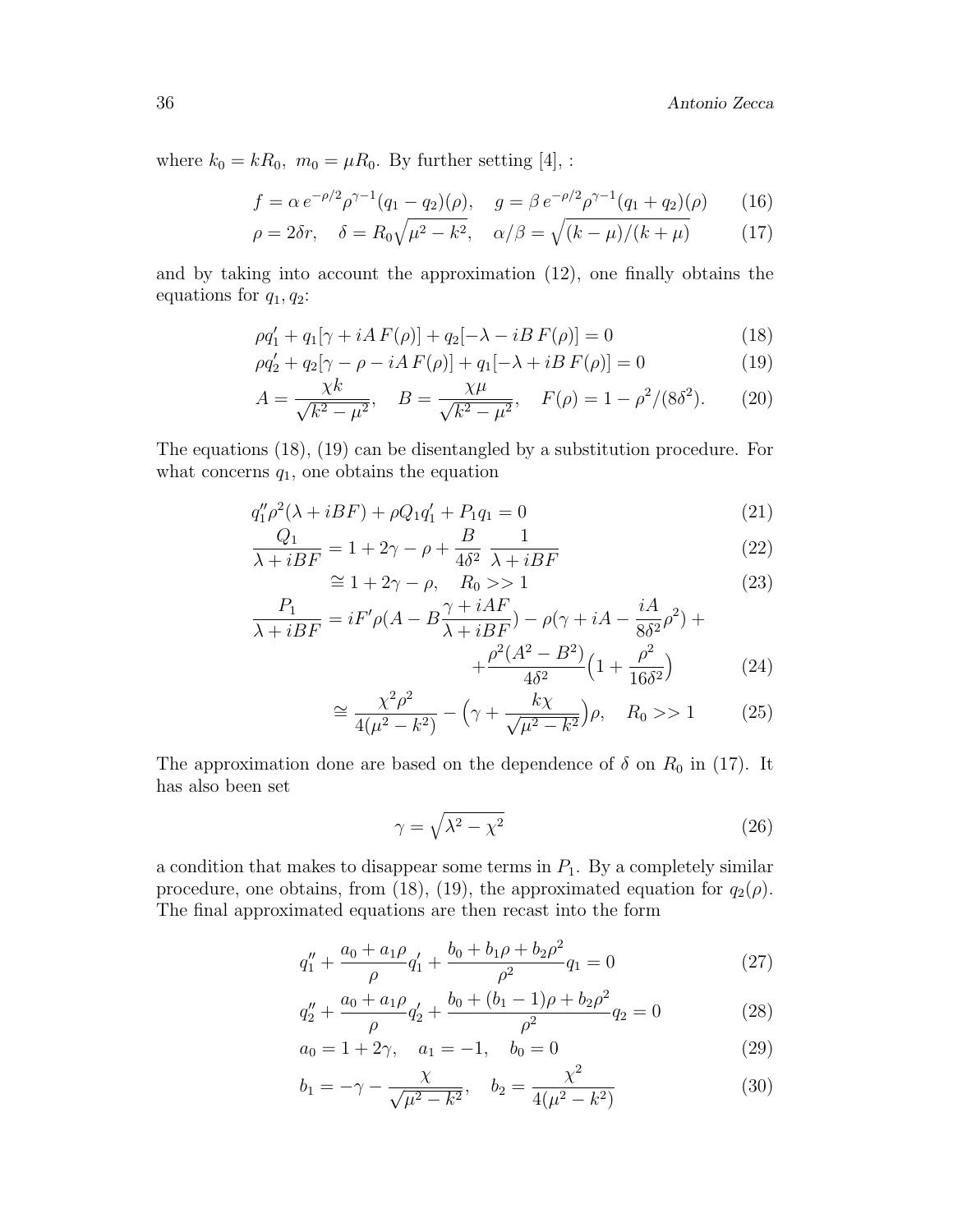By further setting  $q_i(\rho) = e^{x\rho}p_i(\rho)$ ,  $i = 1, 2$ , and then  $\xi = -(2x + a_1)\rho$ , with  $x^2 + a_1x + b_2 = 0$  or  $2x_{\pm} = 1 \pm \sqrt{1 - 4b_2}$ , the equations (27), (28) can be reported to confluent hypergeometric equations:

$$
\xi p_1'' + (a_0 - \xi) p_1' - \frac{a_0 x + b_1}{2x + a_1} p_1 = 0 \tag{31}
$$

$$
\xi p_2'' + (a_0 - \xi)p_2' - \frac{a_0 x + b_1 - 1}{2x + a_1}p_2 = 0
$$
\n(32)

whose solutions are respectively

$$
q_1 = Ce^{x\rho}\phi\left(\frac{a_0x + b_1}{2x + a_1}; 1 + 2\gamma; -(2x + a_1)\rho\right)
$$
\n(33)

$$
q_2 = De^{x\rho}\phi\Big(\frac{a_0x + b_1 - 1}{2x + + a_1}; 1 + 2\gamma; -(2x + a_1)\rho\Big) \tag{34}
$$

The constants  $C, D$  are related by

$$
C = \frac{\lambda - \chi \mu / \sqrt{\mu^2 - k^2}}{\gamma - \chi \mu / \sqrt{\mu^2 - k^2}} D \tag{35}
$$

that follows from the  $q_1, q_2$  equations.

In the following, the range of the energy  $k$  is supposed to take value lower then the mass  $\mu$  of the particle. It is also assumed that  $\mu^2 - k^2 > \chi^2$ .

#### 4 Discrete spectrum

By the conserved current  $J^{AA'} = \bar{P}^A P^{A'} + \bar{Q}^A Q^{A'}$  one can define an inner product of solutions of the free Dirac equation [9]. The same holds for the Dirac equation with the potential adopted here, because, as it can be checked, the current  $J^{AA'}$  is still conserved . Accordingly, by a Schrôdinger like interpretation the H atom corresponds to solutions for which [9]

$$
\int d_3x \sqrt{-g} (|P^0|^2 + |P^1|^2 + |Q^0|^2 + |Q^1|^2) < \infty \tag{36}
$$

or, by factoring out the (bounded) angular integral, such that

$$
\int_0^\infty d\rho \,\rho^{2\gamma} e^{-\rho} (|q_1|^2 + |q_2|^2) < \infty \tag{37}
$$

By taking into account the asymptotic behavior of the confluent hypergeometric function  $\phi(a; c; z)$  for large z, the integrating function in (37) behaves like

$$
e^{(2x_{\pm}-1)\rho}\left[e^{-(2x_{\pm}-1)\rho}+v(\rho)\right], \quad \rho >> 1
$$
 (38)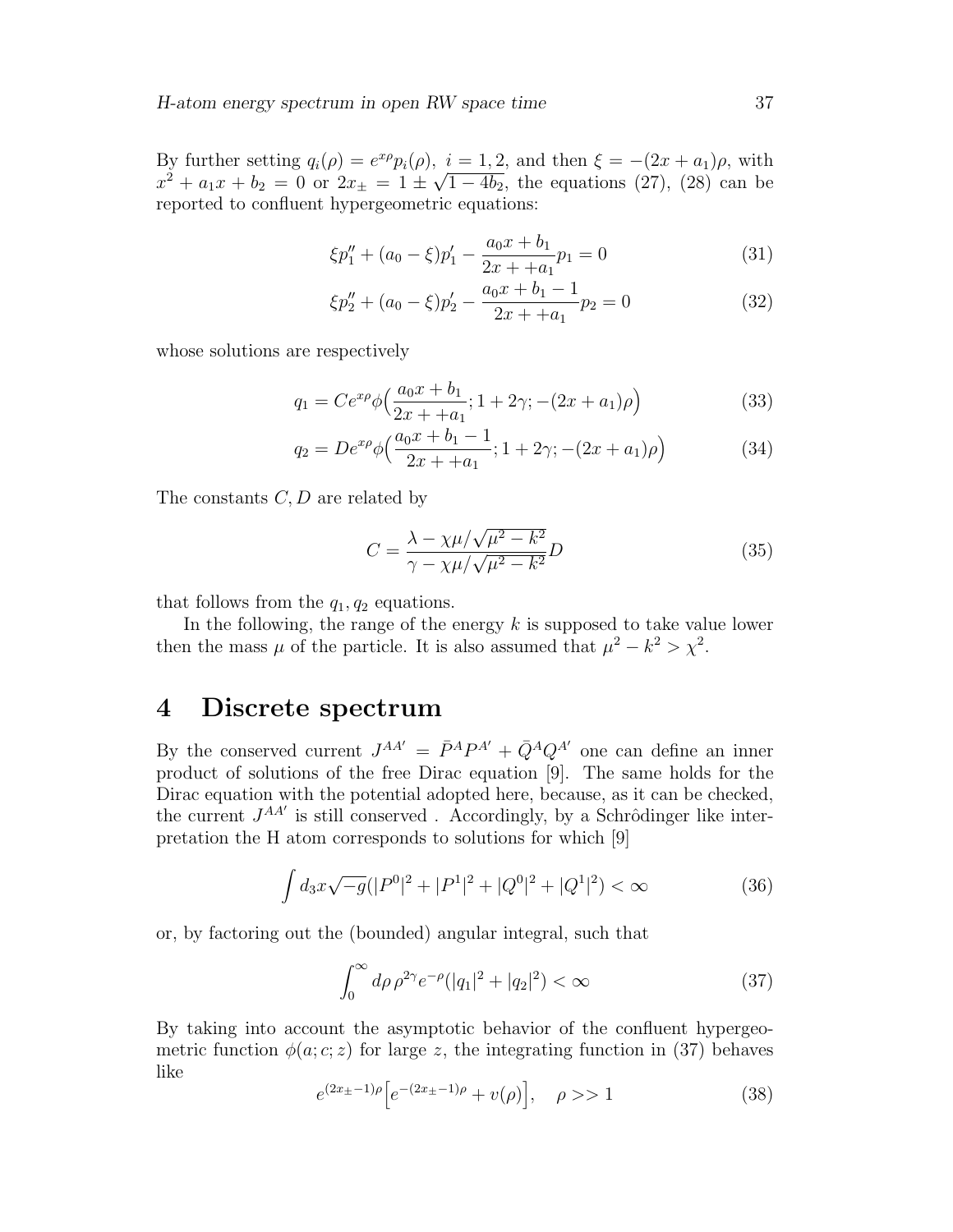where  $u(\rho)$ ,  $v(\rho)$  are polynomials in  $\rho$ ,  $2x_{\pm} - 1 = \pm \sqrt{(\mu^2 - k^2 - \chi^2)/(\mu^2 - k^2)}$ and the expression in squared brackets represents the asymptotic behavior of  $\phi$ . Hence for both  $x_+$  and  $x_-$  the integral in (37) is not bounded. Convergence can then be obtained by truncating the hypergeometric series and by choosing  $x = x_-\.$  In case of  $q_1$  in (33) we set then  $(a_0x_+ + b_1)/(2x_+ + a_1) = -n, n =$  $1, 2, \ldots$  that is

$$
-\frac{1}{2}\left[ (1+2\gamma)\left(1-\sqrt{\frac{\mu^2-k^2-\chi^2}{\mu^2-k^2}}\right) \right] - \gamma - \frac{\chi k}{\sqrt{\mu^2-k^2}} = -n\sqrt{\frac{\mu^2-k^2-\chi^2}{\mu^2-k^2}} \tag{39}
$$

By putting  $y^2 = \mu^2 - k^2$ , the equation (39) can be solved algebraically with respect to y. Hence  $k/\mu = [(y/k)^2 + 1]^{-\frac{1}{2}}$  or

$$
\frac{k}{\mu} = \left[1 + \left(\frac{2\chi + \sqrt{4\chi^2 + [(1 + 2n + 2\gamma)^2 - 1][4\chi^2 + (1 + 2n + 2\gamma)^2]}}{(1 + 2n + 2\gamma)^2 - 1}\right)^2\right]^{-\frac{1}{2}}
$$
(40)

In case of (34) one reproduces the spectrum (40) by noting that, as far as the condition (39) is concerned,  $b_1 \rightarrow b_1 - 1 \Leftrightarrow \gamma \rightarrow \gamma + 1 \wedge n \rightarrow n - 1$ .

Correspondingly, the solutions of (33), (34) are

$$
q_1 = C e^{-\rho \sqrt{\frac{\mu^2 - k^2 - \chi^2}{\mu^2 - k^2}}} \phi(-n; 2\gamma + 1; \sqrt{\frac{\mu^2 - k^2 - \chi^2}{\mu^2 - k^2}} \rho)
$$
(41)

$$
q_2 = D e^{-\rho \sqrt{\frac{\mu^2 - k^2 - \chi^2}{\mu^2 - k^2}}} \phi \left( -n + 1; 2\gamma + 3; \sqrt{\frac{\mu^2 - k^2 - \chi^2}{\mu^2 - k^2}} \rho \right) \tag{42}
$$

The spectrum of the conventional  $1/r$  Coulomb potential corresponds to the choice  $b_2 = 0$  in the previous development. The discrete spectrum is then:

$$
\frac{k}{\mu} = \left[1 + \frac{\chi^2}{\left(1 + n + \sqrt{\lambda^2 - \chi^2}\right)^2}\right]^{-\frac{1}{2}}, \quad n = 1, 2, \dots
$$
\n(43)

that is the conventional relativistic spectrum of the H-atom [2].

### 5 Remarks and comments

In previous calculations the H-atom has been approximately described by the Dirac equation with curved Coulomb potential in open RW space time. The approximations done concern both the cosmological background and the Dirac equation. It has been assumed the H-atom to be still of atomic dimension. Accordingly the curved Coulomb potential has been approximated to the first order in  $r$ . The radius of the universe has been taken sufficiently large with respect to atomic dimensions and constant during the time intervals the interactions take place. Accordingly the exact solution of the approximated Dirac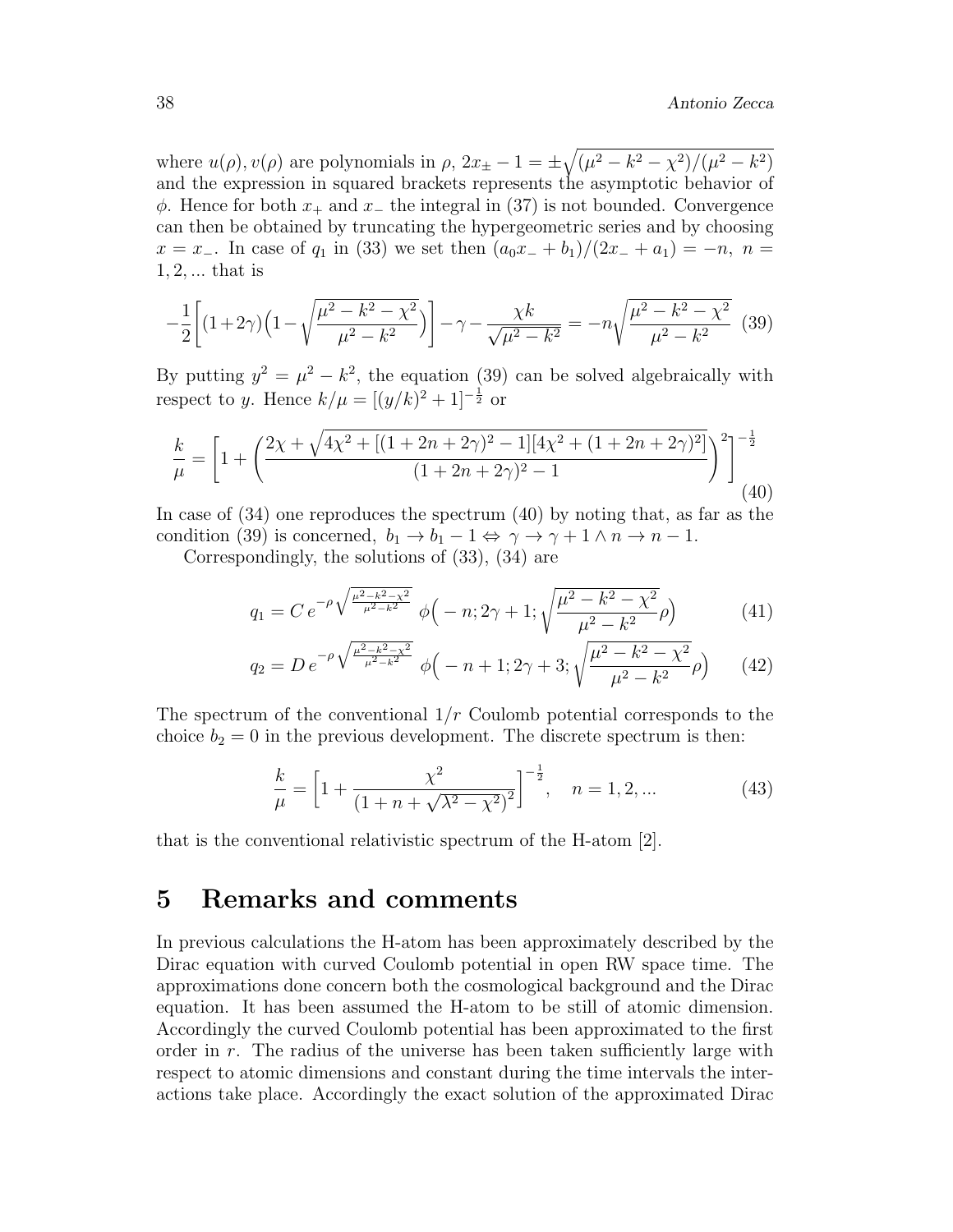equation has been given and a "discrete" energy spectrum of the H-atom determined.

Under the approximations done, the scheme does not seem immediately suitable for a treatment of the scattering states of the Dirac equation on account of the asymptotic behavior of the potential  $(11)$  for large r. Instead the discrete energy H-spectrum determined could possibly have some cosmological interest, far from the big bang time.

Acknowledgements. The author took advantage of the use of the informatic resources of the INFN, Milan Section.

## References

- [1] L. Aggoun, N. Bounouioua, L. Guechi, Path Integral Solution for the Coulomb Potential in a Curved Space of Constant Positive Curvature, International Journal of Theoretical Physics, 55 (2016), 2653-2667. https://doi.org/10.1007/s10773-015-2900-z
- [2] V. Berestetski, E. Lifchitz, L. Pitayevski, Theorie Quantique Relativiste, Part 1, Edition MIR, Moscou, 1972.
- [3] S. Chandrasekhar, The Mathematical Theory of Black Holes, Oxford University Press, New York 1983.
- [4] W. Gordon, Die Energieniveaus des Wasserstoffatoms nach der Diracschen Quantentheorie des Elektrons Zeitschsirift fur Physik, 48 (1928), 11.
- [5] R. Illge, Massive fields of arbitrary spin in curved space-times Communications in Mathematical Physics, 158 (1993), 433-457. https://doi.org/10.1007/bf02096798
- [6] M. Khorrami, L. Ramezan, Spin 0 and Spin 1/2 Particles in a Spherically Symmetric Static Gravity and a Coulomb Field, International Journal of Theoretical Physics, 49 (2010), 2918-2928. https://doi.org/10.1007/s10773-010-0484-1
- [7] S. Mirabi, The energy level shift of one-electron atom in Anti-(de Sitter) space time, General Relativity and Gravitatio,n 45 (2013), 2671-2682. https://doi.org/10.1007/s10714-013-1610-1
- [8] E. Montaldi and A. Zecca, Neutrino Wave Equation in the Robertson-Walker Geometry, *International Journal of Theoretical Physics*, **33** (1994), 1053-1062. https://doi.org/10.1007/bf01882752
- [9] E. Montaldi and A. Zecca, Second Quantization of the Dirac Field: Normal Modes in the Robertson-Walker Space-Time, International Journal of Theoretical Physics, 37 (1998), 995.